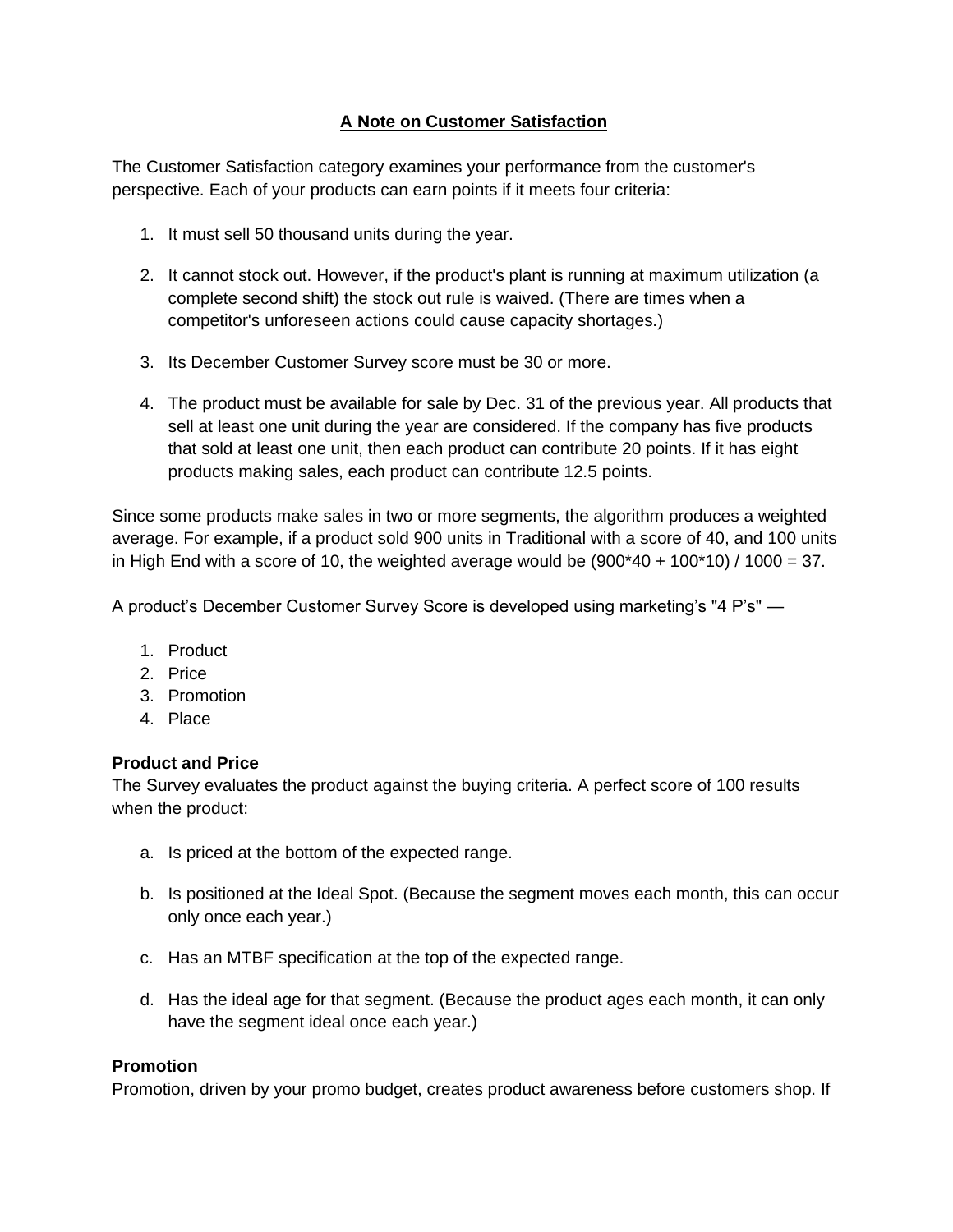customers are not aware of the product, they are less likely to buy, and that drags down the Survey score.

Think of it this way. Suppose you had a perfect product – a perfect design at a rock bottom price. Further, customers have no trouble finding your product when they shop, meaning that its accessibility is 100%. In this perfect world, you do no promotion at all. awareness is zero. What would happen to demand? On the one hand, some customers will stumble across your product when they shop, take the time to discover that it is perfect, and decide to buy it. On the other hand, some customers will pass over your product on their way to products they know about.

The simulation deals with the problem as follows. The customers that know about your product always consider it. Of the customers that are not aware of your product, half discover it, and half miss it. Mathematically it looks like this. Your perfect product (with perfect awareness) would start with a Survey score of 100. If its awareness were 60%, then 40% of your customers would not know about it. Of these, half (20%) would stumble across it. Instead of having the Survey score fall all the way to 60, it would fall halfway between 100 and 60, ending at 80.

Once you see that the score falls "halfway", it is relatively easy to estimate the result. For example:

| I estimate my<br>product's design and<br>price are worth: | llts<br>awareness<br>is: | So it will fall halfway to its<br>estimated score times its<br>awareness, or halfway to: | Ending up with a Survey<br>score halfway in<br>between, or about: |
|-----------------------------------------------------------|--------------------------|------------------------------------------------------------------------------------------|-------------------------------------------------------------------|
| 100                                                       | $0\%$                    | 0, because $100 * 0\% = 0$                                                               | 50                                                                |
| 60                                                        | 70%                      | 42, because 60 $*$ 70% = 42                                                              | 51                                                                |
| 20                                                        | 40%                      | 8, because 20 $*$ 40% = 8                                                                | 14                                                                |

To be precise, multiply the score you think your product deserves based upon its mix of price and product design by (1- (100%-awareness)/2). In the examples above:

 $100 * (1 - (100\% - 0\%)/2) = 100 * (1 - (50\%)) = 100 * 50\% = 50$  $60 * (1 - (100\% - 70\%)/2) = 60 * (1 - (15\%)) = 60 * 85\% = 51$  $20 * (1 - (100\% - 40\%)/2) = 20 * (1 - (30\%)) = 20 * 70\% = 14$ 

**Place** Place is driven by your Sales budget. It examines the question, "How easy is it for customers to work with you during and after the sale?" We measure this with the segment's accessibility rating. An accessibility of 80% means that only 80% of customers have an easy time finding a product, talking to a sales person, taking delivery, etc. If the accessibility is below 100%, it drags down a product's Survey score.

The method is identical to awareness. After considering Product, Price, and Promotion, we arrive at an estimated Survey score. The Survey score falls halfway to the estimated score times its accessibility.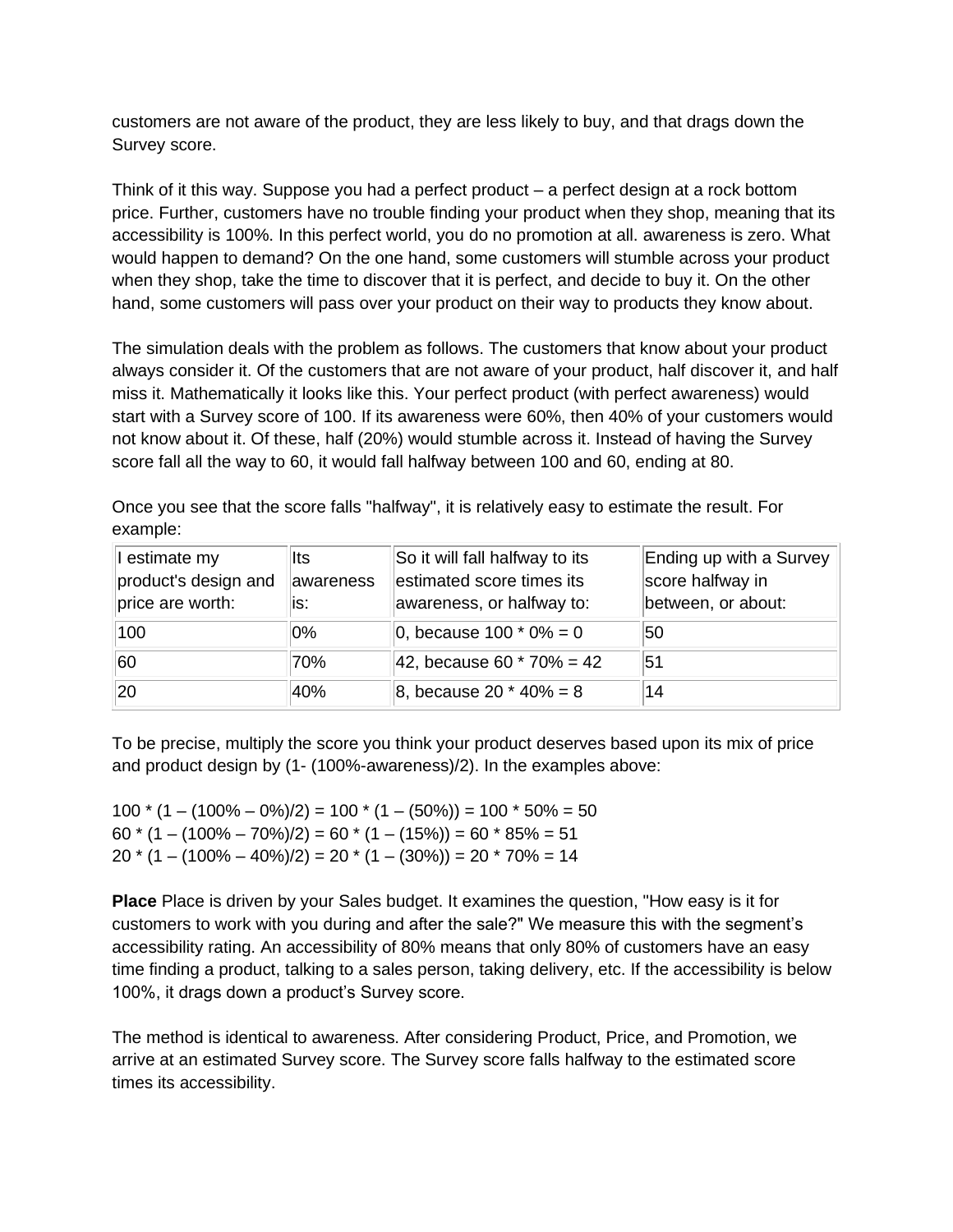Let's continue the examples from above:

| After considering my product's<br>price, design, and awareness,<br>I think my product would score<br>about: | Its<br>accessibility<br>is: | So it will fall halfway to its<br>estimated score times its<br>accessibility, or halfway to: | Ending up with a<br>Survey score<br>halfway in between,<br>or about: |
|-------------------------------------------------------------------------------------------------------------|-----------------------------|----------------------------------------------------------------------------------------------|----------------------------------------------------------------------|
| 50                                                                                                          | 0%                          | 0, because 50 $*$ 0% = 0                                                                     | 25                                                                   |
| 51                                                                                                          | 60%                         | 31, because 51 $*$ 60% =<br>31                                                               | ∣41                                                                  |
| 14                                                                                                          | 30%                         | 4, because $14 * 30\% = 4$                                                                   | 19                                                                   |

To be precise, multiply the score you think your product deserves based upon its mix of price, product design, and promotion by (1- (100%-accessibility)/2). In the examples above:

 $50 * (1 - (100\% - 0\%)/2) = 50 * (1 - (50\%)) = 50 * 50\% = 25$  $51 * (1 - (100\% - 60\%)/2) = 51 * (1 - (20\%)) = 51 * 80\% = 41$  $14 * (1 - (100\% - 30\%)/2) = 14 * (1 - (35\%)) = 14 * 65\% = 9$ 

## **The Survey Score**

Together, Product, Price, Promotion and Place drive most of the Survey score. For example, if the product had a great price and design worth 80, but awareness of 60% and accessibility of 80%, customers might say, "The design is great and we like the price, but only 60% of us ever heard of it, and of those, only 80% could easily take delivery." The net score would be:

80  $*(1 - (100\% - 60\%)/2) * (1 - (100\% - 80\%)/2) = 80 * (1 - 20\%) * (1 - 10\%) = 80 * 80\% * 90\%$  $= 58.$ 

However, several remaining factors could cause the score to fall further.

- a. The Rough Cut factors (pricing outside the range, positioning outside the inner black segment circle, or MTBF below the expected range) can cause the score to fall to zero.
- b. The Accounts Receivable Policy could cause the score to fall. At zero days (that is, you expect customers to pay cash on delivery) the score falls to 60% of its former value. At 30 days it falls to 95%. At 90 days it keeps 100%.

Two factors could cause the score to increase.

a. "Salesmanship" or sales time. Your Sales Budget drives two factors, accessibility and Salesmanship. Accessibility examines infrastructure, is subject to diminishing returns, and is remembered from round to round. Salesmanship applies only to this year. The